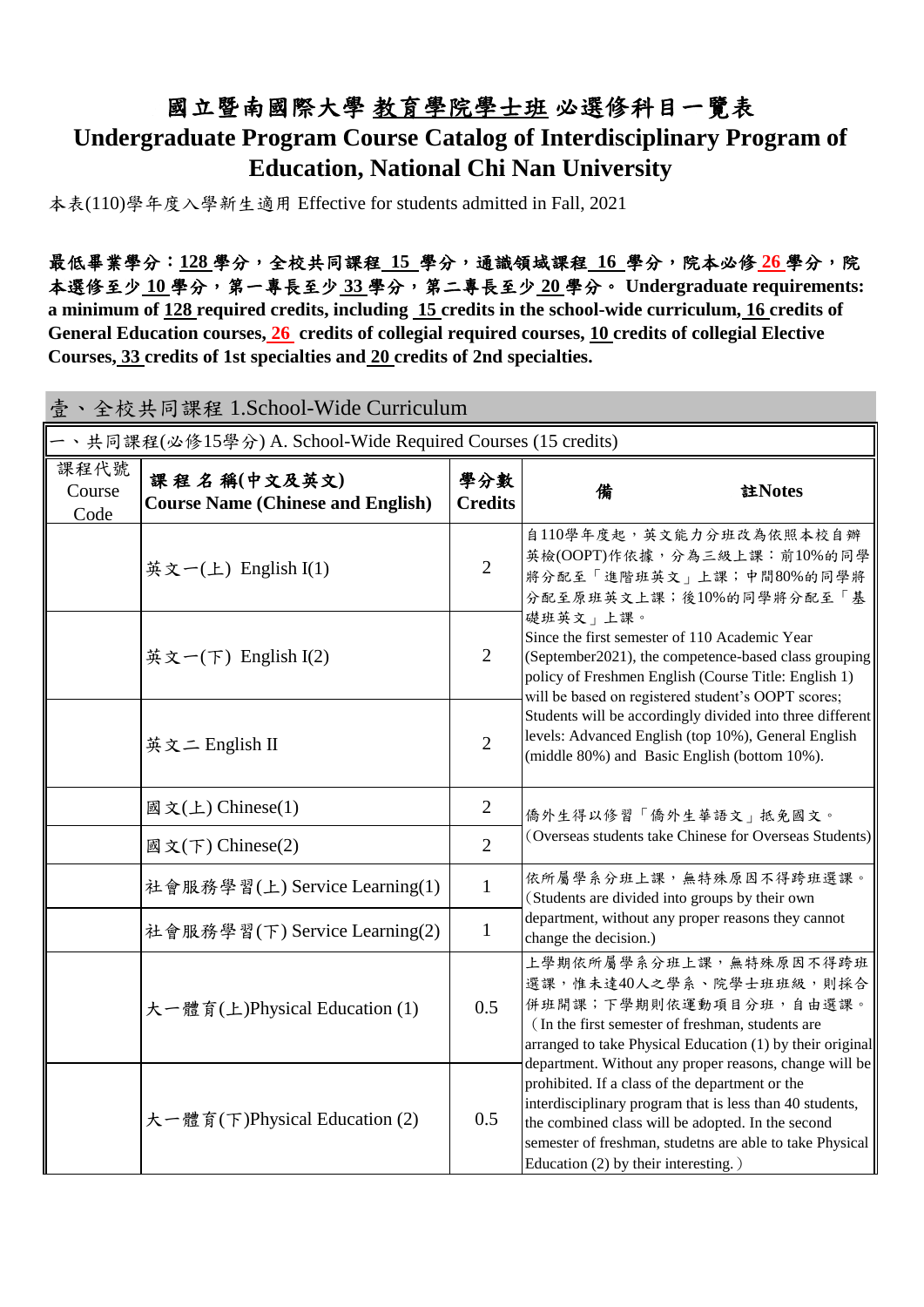| 特色運動 (Featured Sports)                              | 大二開始,每學期限修一項,畢業前須完成至少2<br>項特色運動。(Students are limited take one course<br>each semester since Sophomore, At least 2 featured<br>sports courses are required before graduation.)                           |
|-----------------------------------------------------|----------------------------------------------------------------------------------------------------------------------------------------------------------------------------------------------------------|
| 通識講座 General Education Seminar                      | 畢業前至少應出席6場。(Students are required to<br>attend at least 6 lectures before graduation.)                                                                                                                   |
| 、共同選修課程(各系依共同選修加列課程)B. School-Wide Elective Courses |                                                                                                                                                                                                          |
| 第二外語 (Second Foreign Language)                      | 含日文、韓文、法文、德文及西班牙文等。<br>(Including Japanese, Korean, French, German and<br>Spanish, etc.)                                                                                                                 |
| 東南亞語言(Southeast Asia Languages)                     | 含泰語、越南語、緬甸語、印尼語及馬來語,可抵<br>特色通識「東南亞」次領域。(Including Thai,<br>Vietnamese, Burmese, Indonesian and Malay. These<br>courses can be credited course credits in Southeast Asia<br>of Topical General Education) |
| 進階語文(Advanced English)                              |                                                                                                                                                                                                          |
| 其他選修(Other Elective Course)                         |                                                                                                                                                                                                          |

## 貳、通識領域課程(至少16學分) 2.General Education Courses

| 主領域<br><b>Main Field</b> | 次領域 Sub-Field                                                                   | 學分數<br><b>Credits</b>  | 備                                                                                                                                   | 註 | <b>Notes</b> |  |
|--------------------------|---------------------------------------------------------------------------------|------------------------|-------------------------------------------------------------------------------------------------------------------------------------|---|--------------|--|
| 人文領域<br>Humanities       | 文學與藝術(Literature and Art)<br>歷史哲學與文化(History, Philosophy and<br>Culture)        | $\overline{4}$         | 每次領域各1門,共至少修習4學分。(Students in the<br>two sub-fields should attend at least one course, and<br>attend a total of at least 4 credits) |   |              |  |
| 社會領域<br>Society          | 法政與教育(Law, Politics and Education)<br>社經與管理(Society, Economy and<br>Management) | $\overline{A}$         | 每次領域各1門,共至少修習4學分。(Students in the<br>two sub-fields should attend at least one course, and<br>attend a total of at least 4 credits) |   |              |  |
| 自然領域<br><b>Nature</b>    | 工程與科技(Engineering and Technology)                                               | 4                      | 每次領域各1門,共至少修習4學分。(Students in the<br>two sub-fields should attend at least one course, and                                          |   |              |  |
|                          | 生命與科學(Life and Science)                                                         |                        | attend a total of at least 4 credits)                                                                                               |   |              |  |
| 特色通識領                    | 東南亞(Southeast Asia)                                                             | 自由選擇其中兩個次領域各修習一門,共至少修習 |                                                                                                                                     |   |              |  |
| 域 Topical<br>General     | 綠概念(Green Concept)                                                              | $\overline{4}$         | 4學分。(Students should select two sub-fields courses                                                                                  |   |              |  |
| Education                | 在地實踐(Social Practice)                                                           |                        | in the main field, and attend a total of at least 4 credits)                                                                        |   |              |  |

# 參、學系專業課程 3.Departmental Courses

#### 一、院本必修課程:**26**學分

| 課程代號<br>Course<br>Code | 課程名稱(中文及英文)<br><b>Course Name (Chinese and English)</b> | 學分數<br><b>Credits</b> | 修別<br>Course<br>type<br>(required/<br>elective) | 開課年級<br>Course<br>availability<br>(freshman/sop)<br>homore/junior/<br>senior) | 備註<br><b>Notes</b> |
|------------------------|---------------------------------------------------------|-----------------------|-------------------------------------------------|-------------------------------------------------------------------------------|--------------------|
| 530001                 | 教育行腳<br>Safari of Educatuion                            |                       | 必修                                              | 一上                                                                            |                    |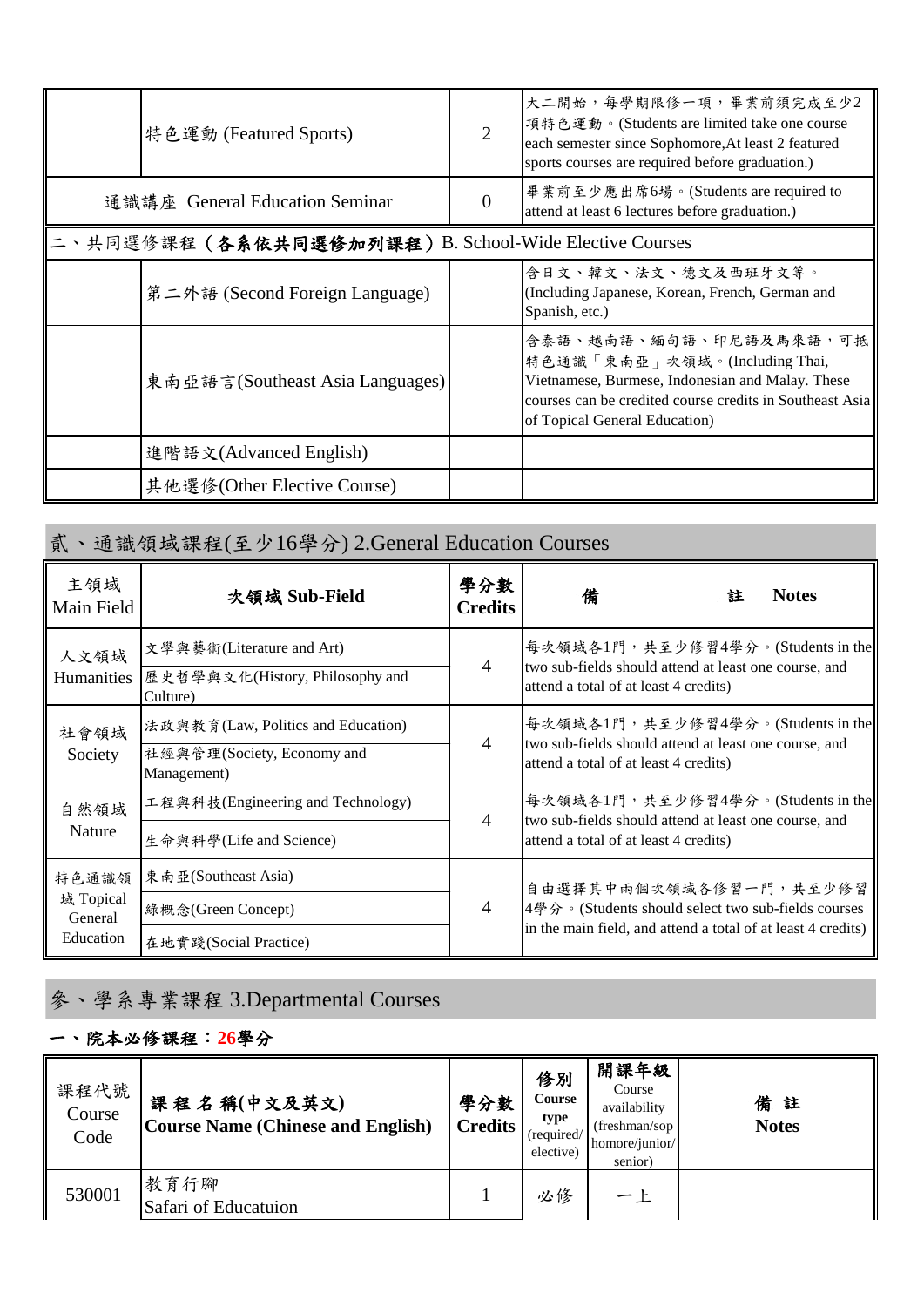| 530003 | 社會創新導論<br><b>Introduction of Social Innovation</b>                          | $\overline{3}$ | 必修         | 一上       |  |
|--------|-----------------------------------------------------------------------------|----------------|------------|----------|--|
| 530017 | 書報寫作<br><b>Essay Writing</b>                                                | $\overline{2}$ | 必修         |          |  |
| 530008 | 校準課程<br><b>Calibration</b> course                                           | $\overline{2}$ | 必修         | 一下       |  |
| 530004 | 重大教育議題<br>Major Issues of Education                                         | 3              |            | 一上       |  |
| 530002 | 教育基礎理論<br>Theory of Education                                               | 3              | 院本必        | 一上       |  |
| 530006 | 社會科學研究法<br><b>Research Methods in Social Sciences</b>                       | 3              | 修基礎<br>課程: | 二上       |  |
| 530007 | 課程發展與教學原理<br>Curricular Development and Principles<br>of Instruction        | $\overline{3}$ | 至少9<br>學分  | 二下       |  |
| 530018 | 教育統計<br><b>Educational Statistics</b>                                       | 3              |            | $\equiv$ |  |
|        | 文教經營專題企劃<br>Planning in topic of Culture and<br><b>Educational Business</b> | 3              | 必修         | 三上       |  |
|        | 教育的社會實踐專題實作(上)<br>Practicum in topic of Social practice of<br>education(1)  | 3              | 必修         | 三下       |  |
|        | 教育的社會實踐專題實作(下)<br>Practicum in topic of Social practice of<br>education(2)  | 3              | 必修         | 四上       |  |

#### 二、院本選修課程:**10-12**學分

| 課程代號<br>Course<br>Code | 課程名稱(中文及英文)<br><b>Course Name (Chinese and English)</b>          | 學分數<br><b>Credits</b> | 修別<br>Course<br>type<br>(required/<br>elective) | 開課年級<br>Course<br>availability<br>(freshman/sop<br>homore/junior/<br>senior) | 備註<br><b>Notes</b> |
|------------------------|------------------------------------------------------------------|-----------------------|-------------------------------------------------|------------------------------------------------------------------------------|--------------------|
|                        | 文教經營領域                                                           |                       |                                                 |                                                                              |                    |
| 530009                 | 教育行政學<br><b>Educational Administration</b>                       | 3                     |                                                 |                                                                              |                    |
|                        | 鄉村社會教育<br><b>Rural Society and Education</b>                     | 3                     |                                                 | 二下                                                                           |                    |
|                        | 國際文教領域                                                           |                       |                                                 |                                                                              |                    |
| 530012                 | 文化概論<br>Introduction to Culture                                  | 2                     | 取得兩                                             |                                                                              |                    |
|                        | 文教事業概論<br>Introduction to Cultural and Educational<br>Enterprise | $\overline{2}$        | 大領域<br>課程:                                      |                                                                              |                    |
|                        | 輔導諮商領域                                                           |                       | 至少10<br>$\sim$ 17學                              |                                                                              |                    |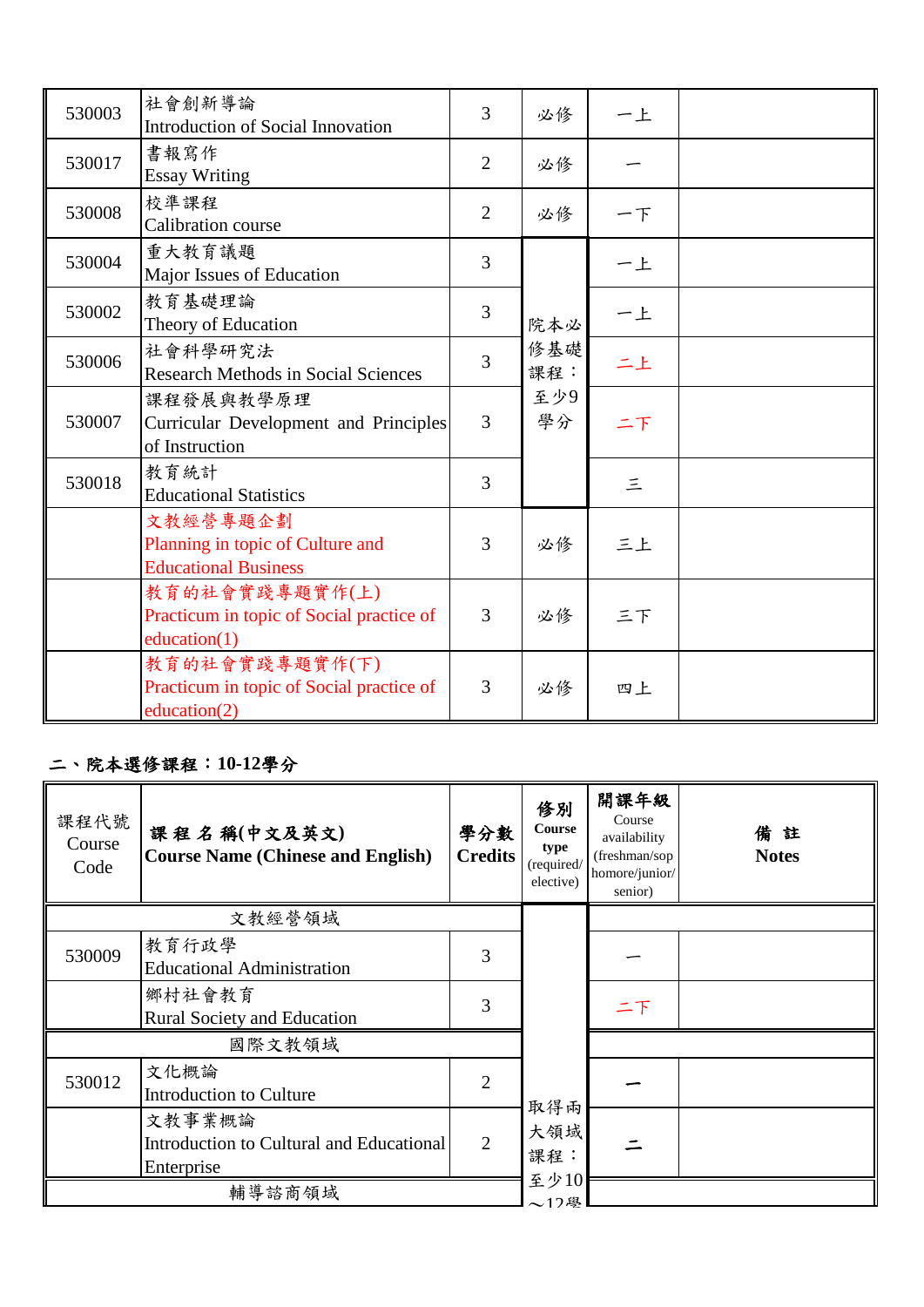| 530015 | 諮商概論<br>Introduction of Counseling   | 3 | $1 - T$<br>分 | 一上 |  |
|--------|--------------------------------------|---|--------------|----|--|
| 530011 | 心理衛生<br>Mental Health                |   |              |    |  |
|        | 數位學習領域                               |   |              |    |  |
| 530014 | 學習與科技<br>Learning and Technology     |   |              |    |  |
| 530013 | 程式設計與教育<br>Programming and Education | 3 |              |    |  |

三、專長選修:至少修習一個專長

1.文教經營專長:至少33學分

| (1)基礎課程                |                                                         |                       |                                                        |                                                                              |                    |
|------------------------|---------------------------------------------------------|-----------------------|--------------------------------------------------------|------------------------------------------------------------------------------|--------------------|
| 課程代號<br>Course<br>Code | 課程名稱(中文及英文)<br><b>Course Name (Chinese and English)</b> | 學分數<br><b>Credits</b> | 修別<br><b>Course</b><br>type<br>(required/<br>elective) | 開課年級<br>Course<br>availability<br>(freshman/sop<br>homore/junior/<br>senior) | 備註<br><b>Notes</b> |
| 530010                 | 教育行政學<br><b>Educational Administration</b>              | 3                     | 必                                                      |                                                                              |                    |
|                        | 教育哲學<br>Philosophy of Education                         | $\overline{2}$        | 必                                                      | ニ                                                                            |                    |
| 530016                 | 教育心理學<br><b>Educational Psychology</b>                  | 3                     | 必                                                      |                                                                              |                    |
|                        | 行政法(上)<br>Administrative Law I                          | 3                     | 選                                                      |                                                                              |                    |
|                        | 行政法(下)<br>Administrative Law II                         | 3                     | 選                                                      |                                                                              |                    |
|                        | 法學緒論<br>Introduction to Law                             | 3                     | 選                                                      |                                                                              |                    |
|                        | 教育專業倫理<br>Professional Ethics in Education              | $\overline{2}$        | 選                                                      |                                                                              |                    |
|                        | 教育法令<br><b>Educational Law</b>                          | $\overline{2}$        | 選                                                      |                                                                              |                    |
|                        | 教育制度<br><b>Educational Systems</b>                      | $\overline{2}$        | 選                                                      |                                                                              |                    |
|                        | 學校制度<br>School Systems                                  | $\overline{2}$        | 選                                                      |                                                                              |                    |
|                        | 教育政治學<br>Politics of Education                          | $\overline{2}$        | 選                                                      |                                                                              |                    |
|                        | 教育社會學<br>Sociology of Education                         | $\overline{2}$        | 選                                                      |                                                                              |                    |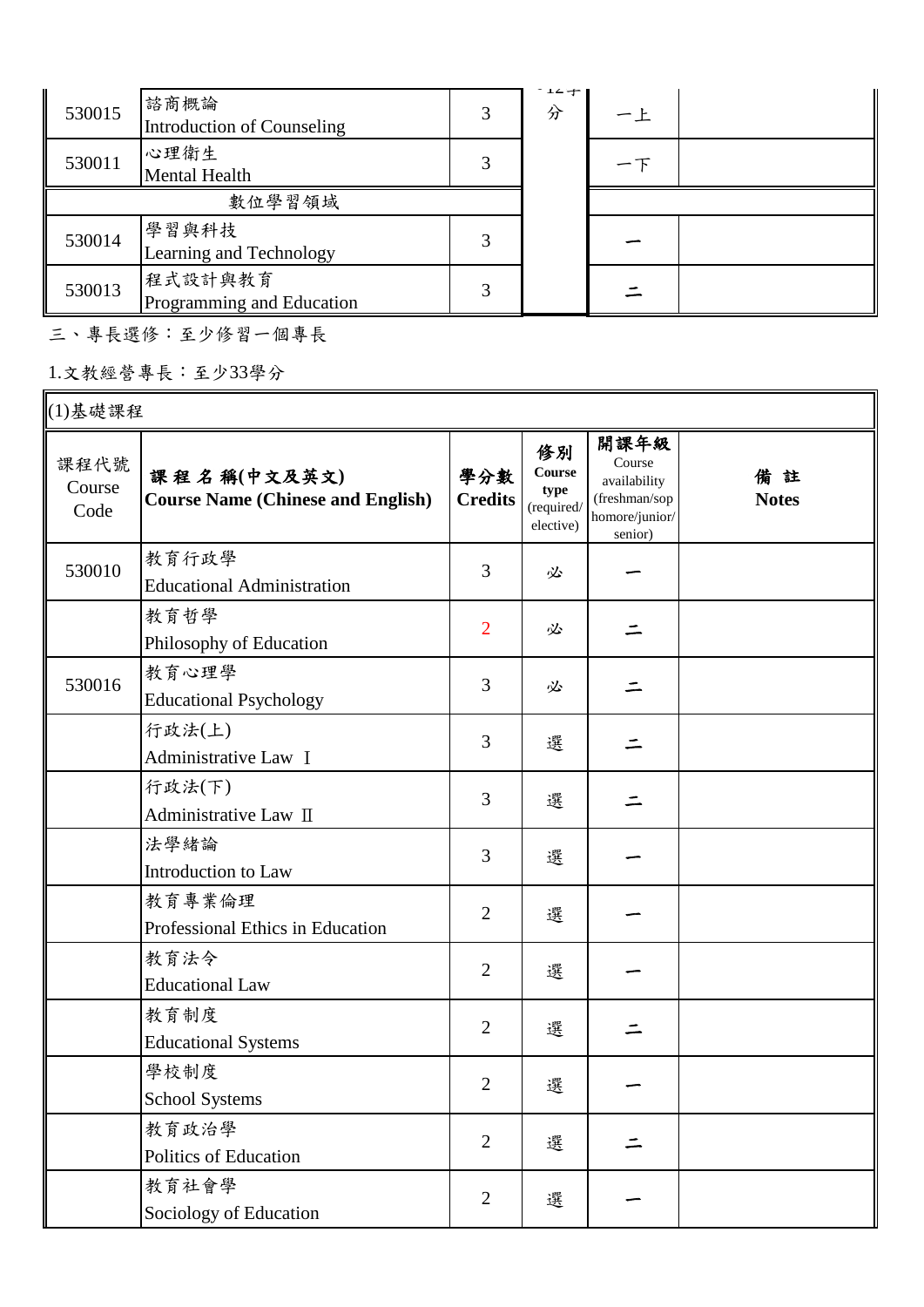|                        | 教育經濟學                                                                          |                       |                                                 |                                                                              |                    |
|------------------------|--------------------------------------------------------------------------------|-----------------------|-------------------------------------------------|------------------------------------------------------------------------------|--------------------|
|                        | <b>Educational Economy</b>                                                     | $\overline{2}$        | 選                                               |                                                                              |                    |
|                        | 班級經營                                                                           |                       |                                                 |                                                                              |                    |
|                        | <b>Classroom Management</b>                                                    | $\overline{2}$        | 選                                               |                                                                              |                    |
| (2)專門課程                |                                                                                |                       |                                                 |                                                                              |                    |
|                        |                                                                                |                       |                                                 |                                                                              |                    |
| 課程代號<br>Course<br>Code | 課程名稱(中文及英文)<br><b>Course Name (Chinese and English)</b>                        | 學分數<br><b>Credits</b> | 修別<br>Course<br>type<br>(required/<br>elective) | 開課年級<br>Course<br>availability<br>(freshman/sop<br>homore/junior/<br>senior) | 備註<br><b>Notes</b> |
|                        | 教育行政組織原理<br>Organizational Theory in Educational<br>Administration             | 3                     | 選                                               |                                                                              |                    |
|                        | 教育行政組織發展<br>Organizational Development in<br><b>Educational Administration</b> | 3                     | 選                                               |                                                                              |                    |
|                        | 組織學習<br><b>Organizational Learning</b>                                         | 3                     | 選                                               | ⋍                                                                            |                    |
|                        | 教育行政決定原理<br>Decision Making in Educational<br>Administration                   | $\overline{2}$        | 選                                               |                                                                              |                    |
|                        | 教育行政領導原理<br>Leadership in Educational<br>Administration                        | $\overline{2}$        | 選                                               |                                                                              |                    |
|                        | 學校行政溝通原理<br><b>Communication in School</b><br>Administration                   | $\overline{2}$        | 選                                               |                                                                              |                    |
|                        | 行政倫理<br><b>Administrative Ethics</b>                                           | $\overline{2}$        | 選                                               | ⋍                                                                            |                    |
|                        | 教育人事行政<br>Personal Administration in Education                                 | $\overline{2}$        | 選                                               | 三                                                                            |                    |
|                        | 教育行政實務<br><b>Educational Administrative Affairs</b>                            | $\overline{2}$        | 選                                               | 三                                                                            |                    |
|                        | 教育政策與行政專題習作<br>Thesis Writing on Educational Policy<br>and Administration      | 3                     | 選                                               | 三                                                                            |                    |
|                        | 學校行政<br>School Administration                                                  | 3                     | 選                                               |                                                                              |                    |
|                        | 學校公共關係<br>School Public Relationship                                           | $\overline{2}$        | 選                                               |                                                                              |                    |
|                        | 教育行銷<br><b>Education Marketing</b>                                             | 3                     | 選                                               |                                                                              |                    |
|                        | 學校行政實務                                                                         | $\mathcal{L}$         | :晖                                              | ÷                                                                            |                    |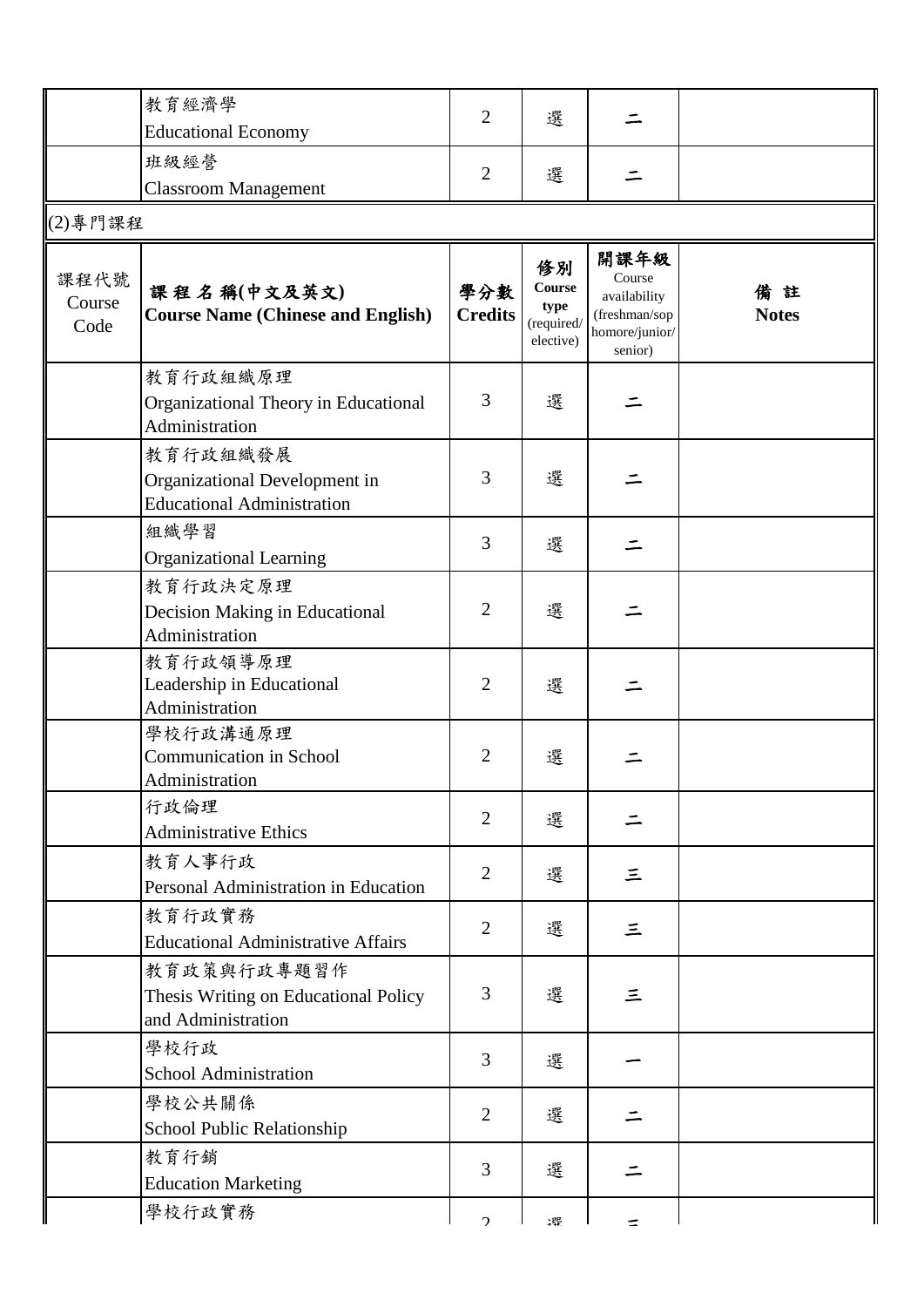| Practices in School Administrative              | ∠              | 达 |   |  |
|-------------------------------------------------|----------------|---|---|--|
| 校園危機管理<br><b>Crisis Management in Campus</b>    | $\overline{2}$ | 選 | 三 |  |
| 智慧與教育領導<br>Wisdom and Educational Leadership    | 3              | 選 |   |  |
| 課程領導<br>Curriculum Leadership                   | $\overline{2}$ | 選 | 三 |  |
| 教學領導<br><b>Instructional Leadership</b>         | $\overline{2}$ | 選 | 三 |  |
| 企業管理<br><b>Business Administration</b>          | $\overline{2}$ | 選 |   |  |
| 知識管理<br>Knowledge Management                    | $\overline{2}$ | 選 |   |  |
| 教育品質管理<br><b>Educational Quality Management</b> | $\overline{2}$ | 選 |   |  |
| 人力資源管理<br>Human Resource Management             | $\overline{2}$ | 選 |   |  |
| 教育評鑑<br><b>Educational Evaluation</b>           | $\overline{2}$ | 選 |   |  |

2.國際文教專長:至少33學分

| (1)基礎課程                |                                                                  |                       |                                                 |                                                                              |                    |
|------------------------|------------------------------------------------------------------|-----------------------|-------------------------------------------------|------------------------------------------------------------------------------|--------------------|
| 課程代號<br>Course<br>Code | 課程名稱(中文及英文)<br><b>Course Name (Chinese and English)</b>          | 學分數<br><b>Credits</b> | 修別<br>Course<br>type<br>(required/<br>elective) | 開課年級<br>Course<br>availability<br>(freshman/sop<br>homore/junior/<br>senior) | 備註<br><b>Notes</b> |
|                        | 文化概論<br><b>Introduction to Culture</b>                           | $\overline{2}$        | 必                                               |                                                                              |                    |
|                        | 比較教育導論<br>Introduction to Comparative Education                  | $\overline{2}$        | 必                                               |                                                                              |                    |
|                        | 文教事業概論<br>Introduction to Cultural and Educational<br>Enterprise | $\overline{2}$        | 必                                               |                                                                              |                    |
|                        | 文化人類學<br><b>Cultural Anthropology</b>                            | 2                     | 選                                               |                                                                              |                    |
|                        | 文化行政<br><b>Cultural Administration</b>                           | $\overline{2}$        | 選                                               |                                                                              |                    |
|                        | 世界文化史<br>The World Civilization History                          | $\overline{2}$        | 選                                               |                                                                              |                    |
|                        | 教育社會學<br>Sociology of Education                                  | $\overline{2}$        | 選                                               |                                                                              |                    |
|                        | 教育心理學                                                            | C                     | 理                                               |                                                                              |                    |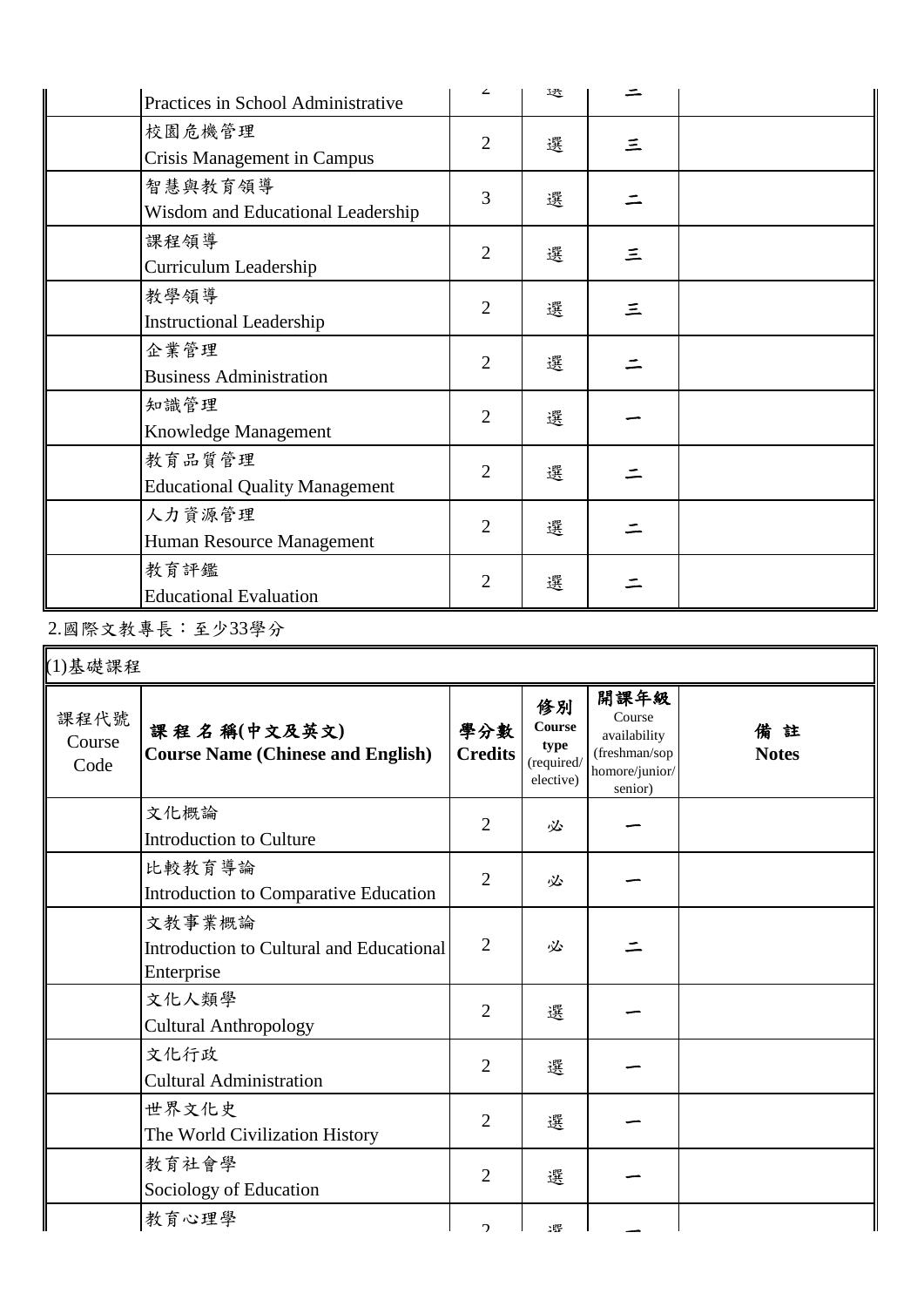|                        | <b>Educational Psychology</b>                                                            | ∠                     | 达                                               |                                                                              |                    |  |  |  |  |
|------------------------|------------------------------------------------------------------------------------------|-----------------------|-------------------------------------------------|------------------------------------------------------------------------------|--------------------|--|--|--|--|
|                        | 教育史                                                                                      |                       |                                                 |                                                                              |                    |  |  |  |  |
|                        | <b>History of Education</b>                                                              | $\overline{2}$        | 選                                               |                                                                              |                    |  |  |  |  |
|                        | 教育哲學                                                                                     |                       |                                                 |                                                                              |                    |  |  |  |  |
|                        | Philosophy of Education                                                                  | $\overline{2}$        | 選                                               |                                                                              |                    |  |  |  |  |
| $(2)$ 專門課程             |                                                                                          |                       |                                                 |                                                                              |                    |  |  |  |  |
| 課程代號<br>Course<br>Code | 課程名稱(中文及英文)<br><b>Course Name (Chinese and English)</b>                                  | 學分數<br><b>Credits</b> | 修別<br>Course<br>type<br>(required/<br>elective) | 開課年級<br>Course<br>availability<br>(freshman/sop<br>homore/junior/<br>senior) | 備註<br><b>Notes</b> |  |  |  |  |
|                        | 多元文化教育                                                                                   | $\overline{2}$        | 選                                               |                                                                              |                    |  |  |  |  |
|                        | <b>Multicultural Education</b>                                                           |                       |                                                 |                                                                              |                    |  |  |  |  |
|                        | 管理與行銷概論<br>Introduction to Marketing and<br>Management                                   | $\overline{2}$        | 選                                               |                                                                              |                    |  |  |  |  |
|                        | 組織行為與理論<br>Organizational Behavior and Theory                                            | $\overline{2}$        | 選                                               |                                                                              |                    |  |  |  |  |
|                        | 非政府與非營利組織<br>Non-Governmental and Non-Profit<br>Organization                             | $\overline{2}$        | 選                                               |                                                                              |                    |  |  |  |  |
|                        | 國際文教行銷管理<br><b>International Cultural and Educational</b><br><b>Marketing Management</b> | $\overline{2}$        | 選                                               | 三                                                                            |                    |  |  |  |  |
|                        | 國際文教專案企畫<br><b>International Cultural and Educational</b><br>Project                     | $\overline{2}$        | 選                                               |                                                                              |                    |  |  |  |  |
|                        | 國際文教創意設計<br><b>International Cultural and Educational</b><br><b>Innovation Design</b>    | $\overline{2}$        | 選                                               | 三                                                                            |                    |  |  |  |  |
|                        | 國際人力資源管理<br><b>International Human Resource</b><br>Management                            | $\overline{2}$        | 選                                               | $\equiv$                                                                     |                    |  |  |  |  |
|                        | 國際文教產業分析<br>Analysis of international culture and<br>education industry                  | $\overline{2}$        | 選                                               |                                                                              |                    |  |  |  |  |
|                        | 韓國文化與教育<br>Culture and Education in Korean                                               | $\overline{2}$        | 選                                               |                                                                              |                    |  |  |  |  |
| 020168                 | 日本文化與教育<br>Culture and Education in Japan                                                | $\overline{2}$        | 選                                               |                                                                              |                    |  |  |  |  |
| 020137                 | 法國文化與教育<br><b>Culture and Education in France</b>                                        | $\overline{2}$        | 選                                               |                                                                              |                    |  |  |  |  |
| 020151                 | 德國文化與教育<br>Culture and Education in Germany                                              | $\overline{2}$        | 選                                               |                                                                              |                    |  |  |  |  |
| 0202140                | 西班牙文化與教育                                                                                 | $\mathcal{L}$         | 理                                               |                                                                              |                    |  |  |  |  |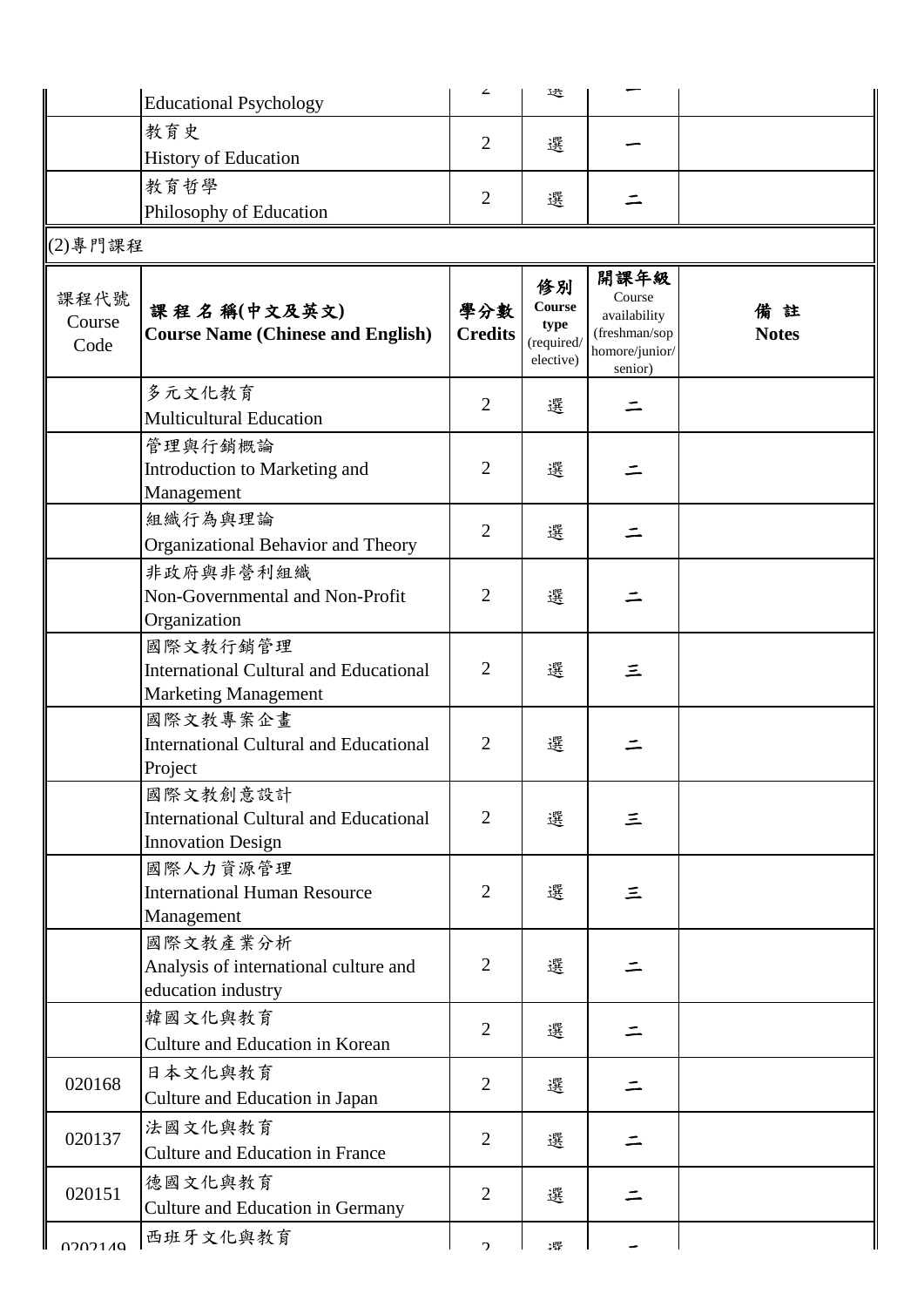| <b>UZUZITZ</b> | Culture and Education in Spain                                            | ∠              | 迗 |   |  |
|----------------|---------------------------------------------------------------------------|----------------|---|---|--|
| 020158         | 台灣文化與教育                                                                   | $\overline{2}$ | 選 |   |  |
|                | <b>Culture and Education in Taiwan</b>                                    |                |   |   |  |
| 020176         | 美國文化與教育<br>Culture and Education in the U.S.A.                            | $\overline{2}$ | 選 |   |  |
| 020175         | 英國文化與教育<br>Culture and Education in the U.K.                              | $\overline{2}$ | 選 | ニ |  |
| 020150         | 俄羅斯文化與教育<br><b>Culture and Education in Russia</b>                        | $\overline{2}$ | 選 |   |  |
| 020170         | 中國文化與教育<br><b>Culture and Education in Mainland</b><br>China              | $\overline{2}$ | 選 |   |  |
| 020171         | 紐西蘭文化與教育<br>Culture and Education in NewZealand                           | $\overline{2}$ | 選 |   |  |
| 020225         | 越南文化與教育<br><b>Culture and Education in Vietnam</b>                        | $\overline{2}$ | 選 |   |  |
| 020172         | 柬埔寨文化與教育<br>Culture and Education in Cambodia                             | $\overline{2}$ | 選 |   |  |
| 020222         | 歐盟文化與教育政策<br><b>Culture and Educational Policies</b><br>in European Union | $\overline{2}$ | 選 |   |  |
|                | 東南亞文化與教育<br>Culture and Education in Southeast Asia                       | $\overline{2}$ | 選 |   |  |
| 020184         | 拉丁美洲國家文化與教育<br>Culture and Education in Latin America                     | $\overline{2}$ | 選 |   |  |
|                | 印度文化與教育<br>Culture and Education in India                                 | $\overline{2}$ | 選 |   |  |
| 020226         | 馬來西亞文化與教育<br>Culture and Education in Malaysia                            | $\overline{2}$ | 選 |   |  |
| 020065         | 初等教育比較<br><b>Comparative Study of Primary</b><br>Education                | $\overline{2}$ | 選 |   |  |
| 020044         | 中等教育比較<br>Comparative study of Secondary<br>Education                     | $\overline{2}$ | 選 |   |  |
| 020060         | 高等教育比較<br>Comparative Study of Higher<br>Education                        | $\overline{2}$ | 選 |   |  |
| 020094         | 教育改革比較<br><b>Comparative Study of Educational</b><br>Reforms              | $\overline{2}$ | 選 |   |  |
| 020113         | 公民教育比較<br>Comparative Study of Civic Education                            | $\overline{2}$ | 選 |   |  |
| 020085         | 特殊教育比較<br>Comparative Study of Special<br>Education                       | $\overline{2}$ | 選 |   |  |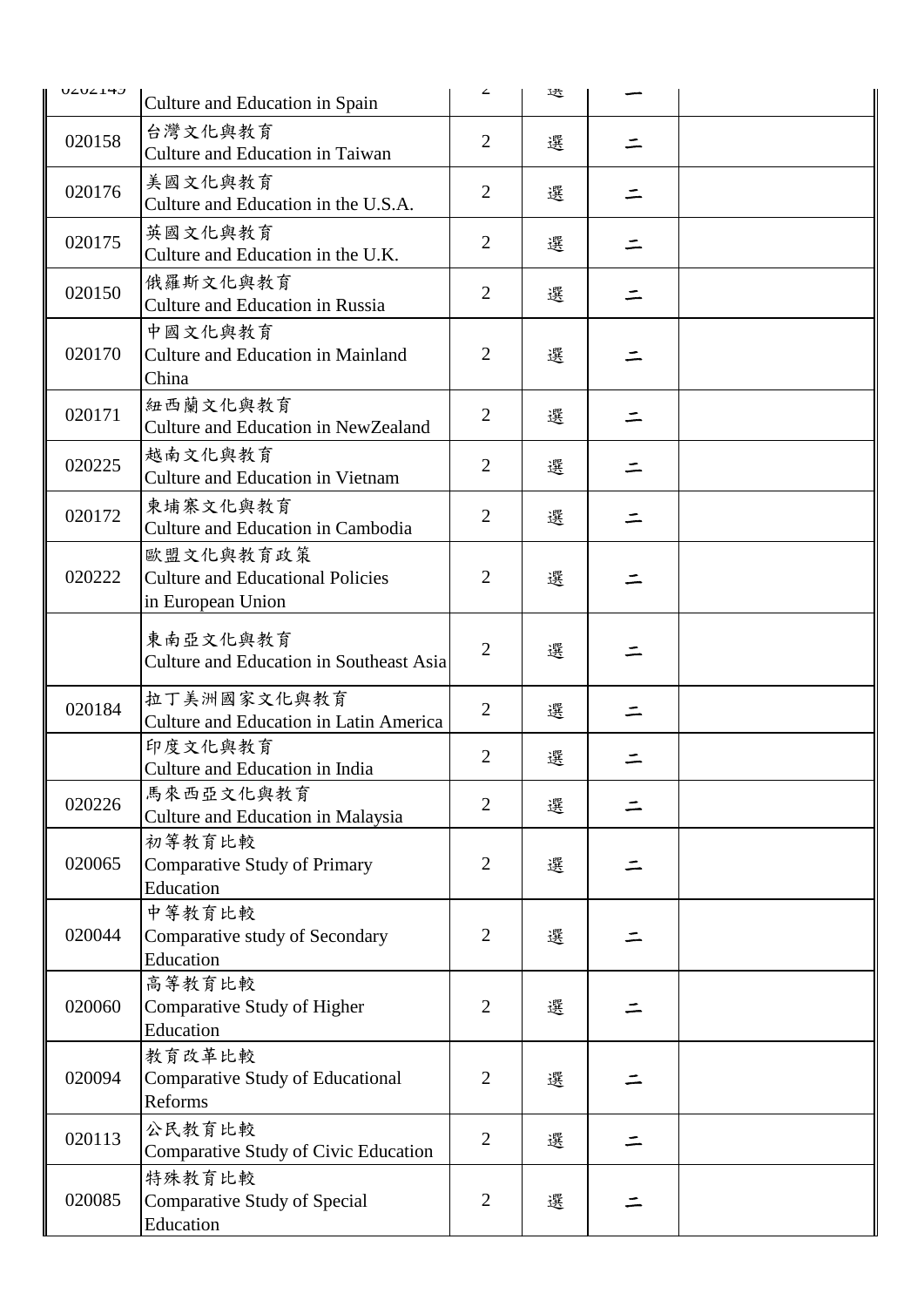| 020047 | 多元文化教育比較<br>Comparative Study of Multicultural<br>Education                | 選 |  |
|--------|----------------------------------------------------------------------------|---|--|
| 020207 | 教育行政與政策比較<br>Comparative Study of Educational<br>Administration and Policy | 選 |  |

3.輔導諮商專長:至少35學分

| 課程代號<br>Course<br>Code | 課程名稱(中文及英文)<br><b>Course Name (Chinese and English)</b>    | 學分數<br><b>Credits</b> | 修別<br>Course<br>type<br>(required/<br>elective) | 開課年級<br>Course<br>availability<br>(freshman/sop<br>homore/junior/<br>senior) | 備註<br><b>Notes</b> |
|------------------------|------------------------------------------------------------|-----------------------|-------------------------------------------------|------------------------------------------------------------------------------|--------------------|
|                        | 諮商概論<br><b>Introduction of Counseling</b>                  | 3                     | 必                                               | 一上                                                                           |                    |
|                        | 心理衛生<br><b>Mental Health</b>                               | 3                     | 必                                               | 一下                                                                           |                    |
|                        | 發展心理學<br>Developmental Psychology                          | 3                     | 選                                               | 二上                                                                           |                    |
|                        | 諮商理論<br><b>Counseling Theories</b>                         | 3                     | 必                                               | 二上                                                                           | 先修課程:諮商概論          |
|                        | 諮商技術<br><b>Counseling Techniques</b>                       | 3                     | 必                                               | 二下                                                                           | 先修課程:<br>諮商概論、諮商理論 |
|                        | 變態心理學<br>Abnormal Psychology                               | 3                     | 選                                               | 二下                                                                           |                    |
|                        | 心理測驗與評量<br>Psychological Testing and Assessmen             | 3                     | 必                                               | 三上                                                                           |                    |
|                        | 諮商倫理<br><b>Counseling Ethics</b>                           | 3                     | 選                                               | 三上                                                                           |                    |
|                        | 方案設計與評估<br>Program Planning and Evaluation                 | 3                     | 選                                               | 三下                                                                           |                    |
|                        | 人格心理學<br><b>Personality Psychology</b>                     | 3                     | 選                                               | 一上                                                                           |                    |
|                        | 社會心理學<br>Social Psychology                                 | 3                     | 選                                               | 一下                                                                           |                    |
|                        | 親職教育與諮詢<br>Parenting and Consultation                      | 3                     | 選                                               | 二上                                                                           |                    |
|                        | 生涯輔導與諮商<br>Career Guidance & Counseling                    | 3                     | 選                                               | 二下                                                                           |                    |
|                        | 性別教育<br><b>Gender Education</b>                            | $\overline{2}$        | 選                                               | 二                                                                            |                    |
|                        | 青少年問題與輔導<br><b>Adolescents Development and</b><br>Guidance | $\overline{2}$        | 選                                               | 二                                                                            |                    |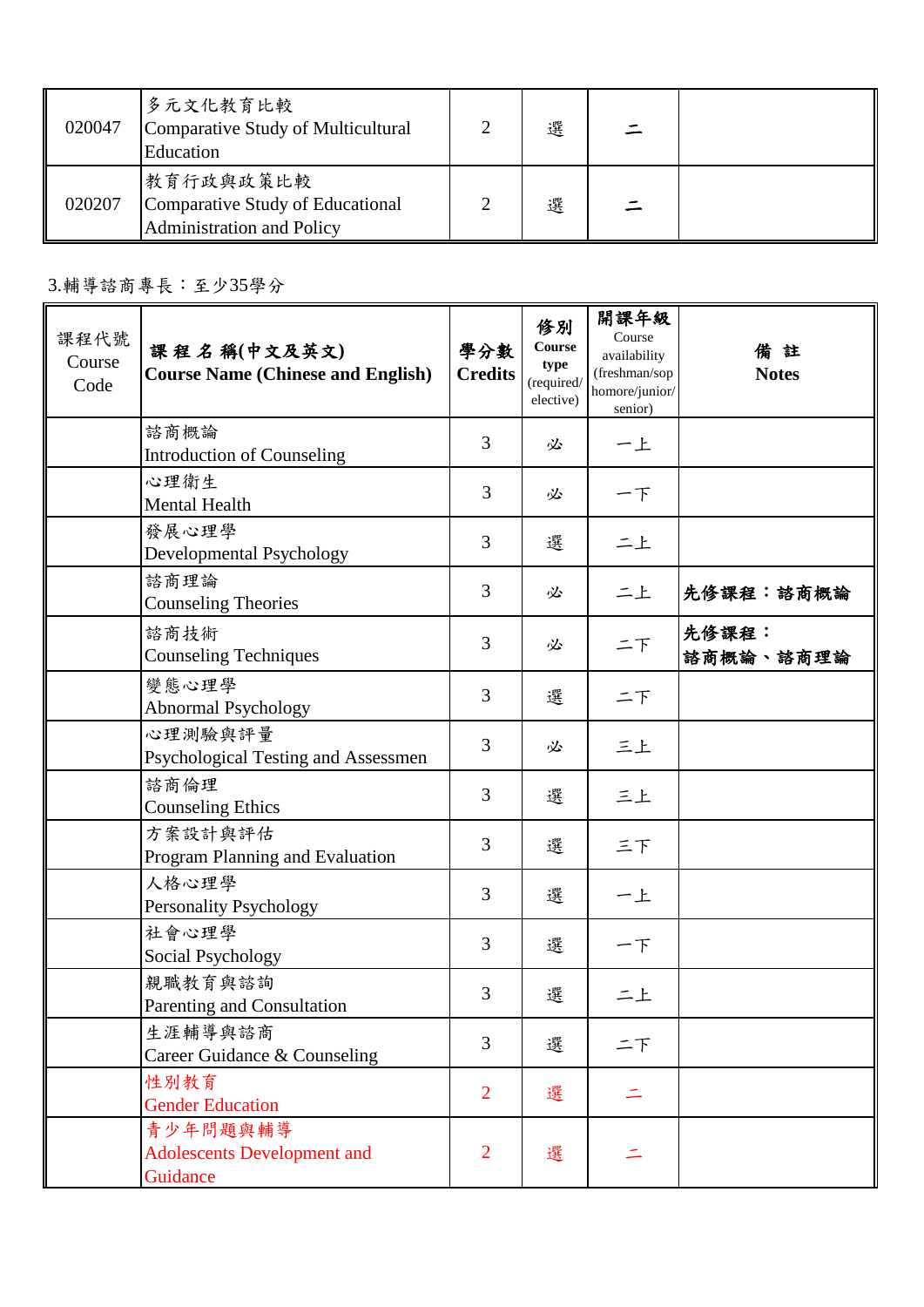| 輔導原理與實務<br>Principles and Practice in Guidance and<br>Counseling | $\overline{2}$ | 選 |          |  |
|------------------------------------------------------------------|----------------|---|----------|--|
| 個案管理<br><b>Case Management</b>                                   | 3              | 選 | $\equiv$ |  |
| 兒童與青少年諮商<br>Childhood and Adolescence Counseling                 | 3              | 選 | 三上       |  |
| 多元文化諮商<br><b>Mutlicultural Counseling</b>                        | 3              | 選 | 三下       |  |
| 學校輔導工作<br><b>School Guidance</b>                                 | 3              | 選 | 三下       |  |
| 危機諮商<br><b>Crisis Counseling</b>                                 | 3              | 選 | 三下       |  |
| 社區心理學<br><b>Community Psychology</b>                             | 3              | 選 | 二下       |  |
| 高齡者健康促進<br><b>Elderly Health Promotion</b>                       | 3              | 選 | 三下       |  |
| 伴侶與家庭諮商 Couple and Family<br>Counseling                          | 3              | 選 | 四下       |  |

4.數位學習專長:至少35學分

| 課程代號<br>Course<br>Code | 課程名稱(中文及英文)<br><b>Course Name (Chinese and English)</b> | 學分數<br><b>Credits</b> | 修別<br>Course<br>type<br>(required/<br>elective) | 開課年級<br>Course<br>availability<br>(freshman/sop<br>homore/junior/<br>senior) | 備註<br><b>Notes</b>                                                              |
|------------------------|---------------------------------------------------------|-----------------------|-------------------------------------------------|------------------------------------------------------------------------------|---------------------------------------------------------------------------------|
|                        | 學習與科技<br>Learning and Technology                        | 3                     | 必                                               |                                                                              |                                                                                 |
|                        | 程式設計與教育<br>Programming and Education                    | 3                     | 必                                               |                                                                              |                                                                                 |
|                        | 程式設計(上)<br>Programming $(1)$                            | 3                     | 必                                               |                                                                              |                                                                                 |
|                        | Python語言程式設計<br><b>Python Programming</b>               | 3                     | 必                                               | 三                                                                            | 109-2學期第5次班務會議決<br>議,入學前先修可抵免。<br>單位:國立清華大學資工系<br>課號: 11001cs0003<br>授課教師:周百祥教授 |
|                        | 程式設計(下)<br>Programming $(2)$                            | 3                     | 選                                               |                                                                              |                                                                                 |
|                        | 教育大數據分析<br><b>Big Data Analysis of Education</b>        | 3                     | 選                                               | 三                                                                            |                                                                                 |
|                        | 科學、科技、社會與教育<br>The Study of STS and Education           | $\overline{2}$        | 選                                               |                                                                              |                                                                                 |
|                        | 語言學習與科技<br>Language Learning and Technology             | 3                     | 選                                               |                                                                              |                                                                                 |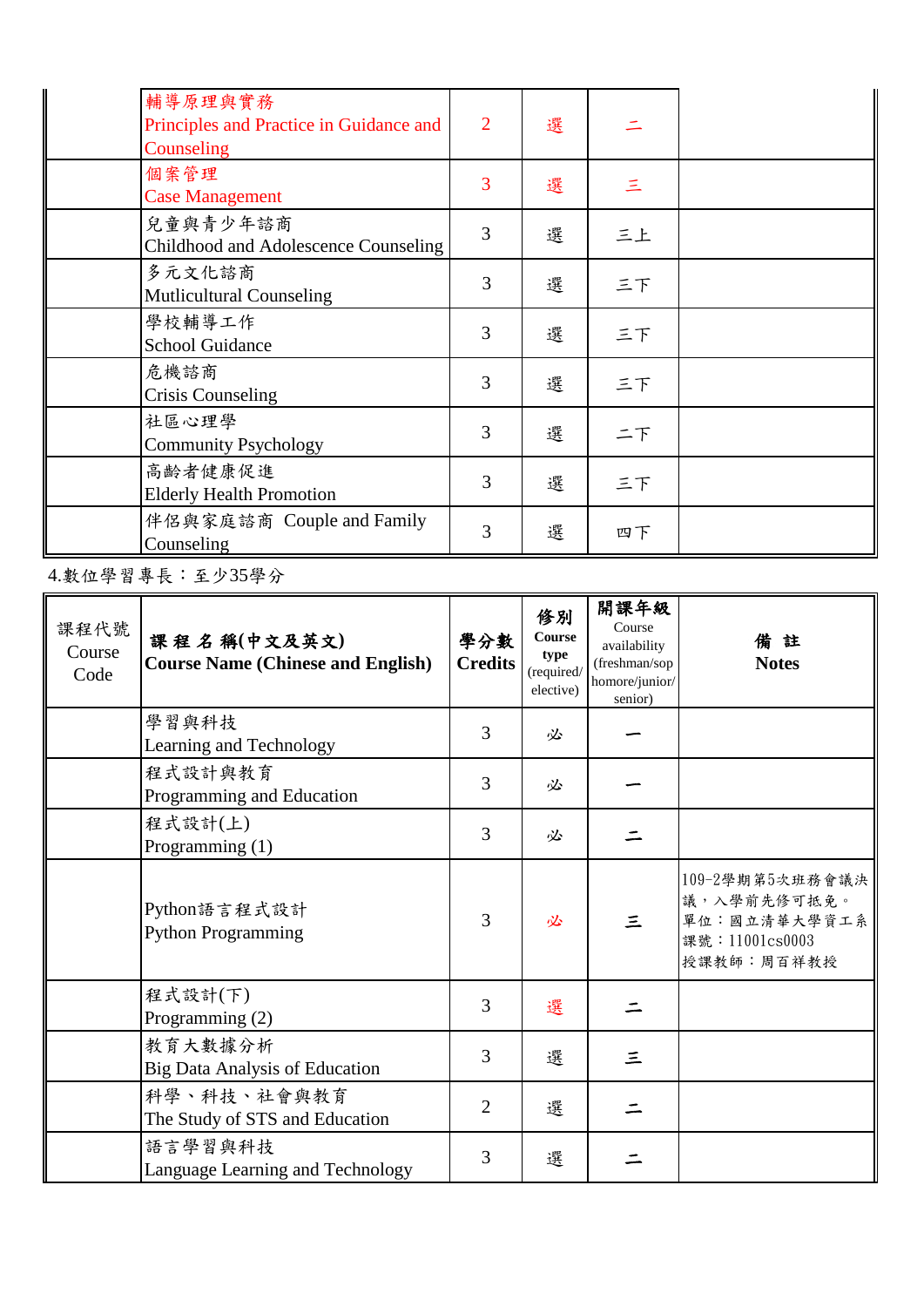| 多元化測驗與評量<br>Multiple Measurements and                                                       | $\overline{2}$ | 選 |          |  |
|---------------------------------------------------------------------------------------------|----------------|---|----------|--|
| <b>Assessments</b><br>數位教材評鑑<br>The Study of Digital Material                               | $\overline{2}$ | 選 |          |  |
| Evaluation<br>教學程式設計<br>Programming Skills for Teachers                                     | 3              | 選 |          |  |
| Android App程式設計<br><b>Android App Programming</b>                                           | 3              | 選 | 三        |  |
| Linux系統管理<br><b>Linux System Administration</b>                                             | 3              | 選 | Ξ        |  |
| Web程式設計<br><b>Web Programming</b>                                                           | 3              | 選 | 三        |  |
| 3D數位內容與應用<br>3D Digital Contents and Applications                                           | $\overline{3}$ | 選 |          |  |
| 人工智慧與深度學習通論暨素養<br>Artificial Intelligence and Deep<br>Learning: General Survey and Literacy | 3              | 選 |          |  |
| 互動音樂程式設計與創作<br><b>Interactive Music Programming and</b><br>Creation                         | 1              | 選 |          |  |
| 程式設計與電腦系統<br><b>Programming and Computer System</b>                                         | 3              | 選 |          |  |
| 音樂程式設計<br><b>Music Programming</b>                                                          | 3              | 選 |          |  |
| 數位影像處理<br><b>Digital Image Processing</b>                                                   | $\overline{2}$ | 選 |          |  |
| 教育電腦動畫<br><b>Educational Animation Design</b>                                               | $\overline{2}$ | 選 | 三        |  |
| 網路教學平台設計<br>Design of online teaching platform                                              | 3              | 選 | $\equiv$ |  |
| 數位化教學遊戲設計<br>Digital teaching game design                                                   | $\overline{2}$ | 選 | 三        |  |
| 多媒體教材實作<br>Multimedia Courseware Design                                                     | 3              | 選 | 二        |  |
| 多媒體創意網頁設計<br>Creative Web Design with Multimedia                                            | $\overline{2}$ | 選 |          |  |
| 網路安全概論<br>Introduction to network security                                                  | $\overline{2}$ | 選 |          |  |
| 資料分析與視覺化<br>Data Analysis and Visualization                                                 | $\overline{2}$ | 選 |          |  |
| JavaScript 網頁程式設計<br>Web Programming in JavaScript                                          | 3              | 選 |          |  |
| 尖端科技通俗講座<br><b>General Lectures for Frontier Research</b>                                   | 3              | 選 |          |  |